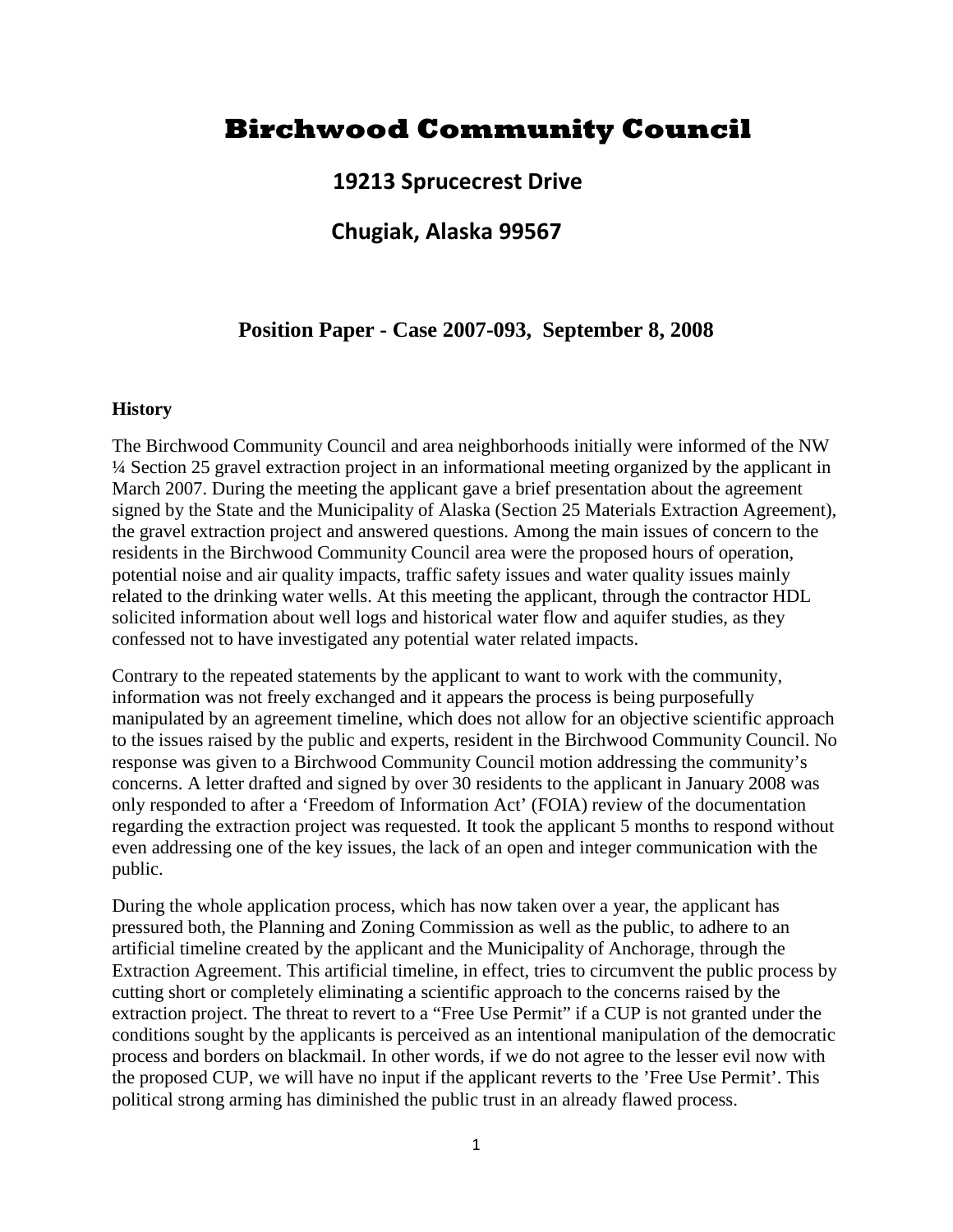The Municipality of Anchorage had determined that prior to dedicating the land as parkland for inclusion in the Beach Lake Master Plan, the land status needed to be decided. With this vested interest in a speedy CUP, the Municipality cannot be seen as an independent party in the CUP application process. The neighborhood and the public in general are the losers in this process, especially when decisions are made without proper scientific investigation and justification. Because of the lack of independence between the applicant and the permit granting Municipality, the burden is placed on the public and the community in specific to act as peer reviewer without the proper process and insufficient access to the information. We strongly urge the Commission to act as independent, objective voice for the public and to initiate an unbiased, third party review of the application, supporting studies and documentation and to include the Birchwood Community Council and the public in the process.

Below is a summary of the Birchwood Community responses to the staff recommendations.

# **Hours of Operation**

At the informational meeting in spring 2007, the applicant assured the audience that the hours of operation would not exceed 7 AM to 6 PM Monday through Friday and 8 AM to 5 PM on Saturdays, with no operations on Sundays and Holidays. It was to everyone's surprise when at the first Planning and Zoning Commission hearing on July 9, 2007 the applicant requested extended hours of operation from 6 AM to 10 PM daily with periodic extensions of 24 hours 7 days a week for special projects. Only a number of residents were present at the meeting, but they were outraged at the last minute change in the CUP Application. In the staff memo and recommendations it is acknowledged that "Gravel pits are not generally compatible with residential areas "(Planning Department 9/8/2008 summary memo, page 6) nevertheless an extension of the standard the hours of operation within a residential area are recommended solely because the project is classified as only temporary in nature. This refers both to the whole gravel extraction project and the request for periodic 24/7 operations.

The hours of operation exceed the limit for typical gravel extraction projects. For this meeting there already is a request before the Commission to allow the amended hours of operation to 10 PM for other gravel extraction areas (case 2008-117). The rationale for the statements in the staff memo on page 3 "The Planning Department believes, that as conditioned, the occasional, extended hours of operation can be permitted ….This in no way should be construed as a precedent in establishing extended hours of operation for other gravel pits." is hard to follow. Other gravel extraction projects could use the same argument of speeding up projects in the local area. There is no obvious difference between a state operated gravel extraction site and a privately owned one.

The applicant requests a 10 year duration period for extraction in Section 25. In our mind a decade cannot be considered temporary. Furthermore, the application insufficiently specifies how often and for how long exclusions for a 24 hour operation are to be granted. References on page 18 of the staff recommendations to "project demand basis" and "Limited operations, when necessary, will be permitted on a 24 hour basis, for as limited a duration as paving of the project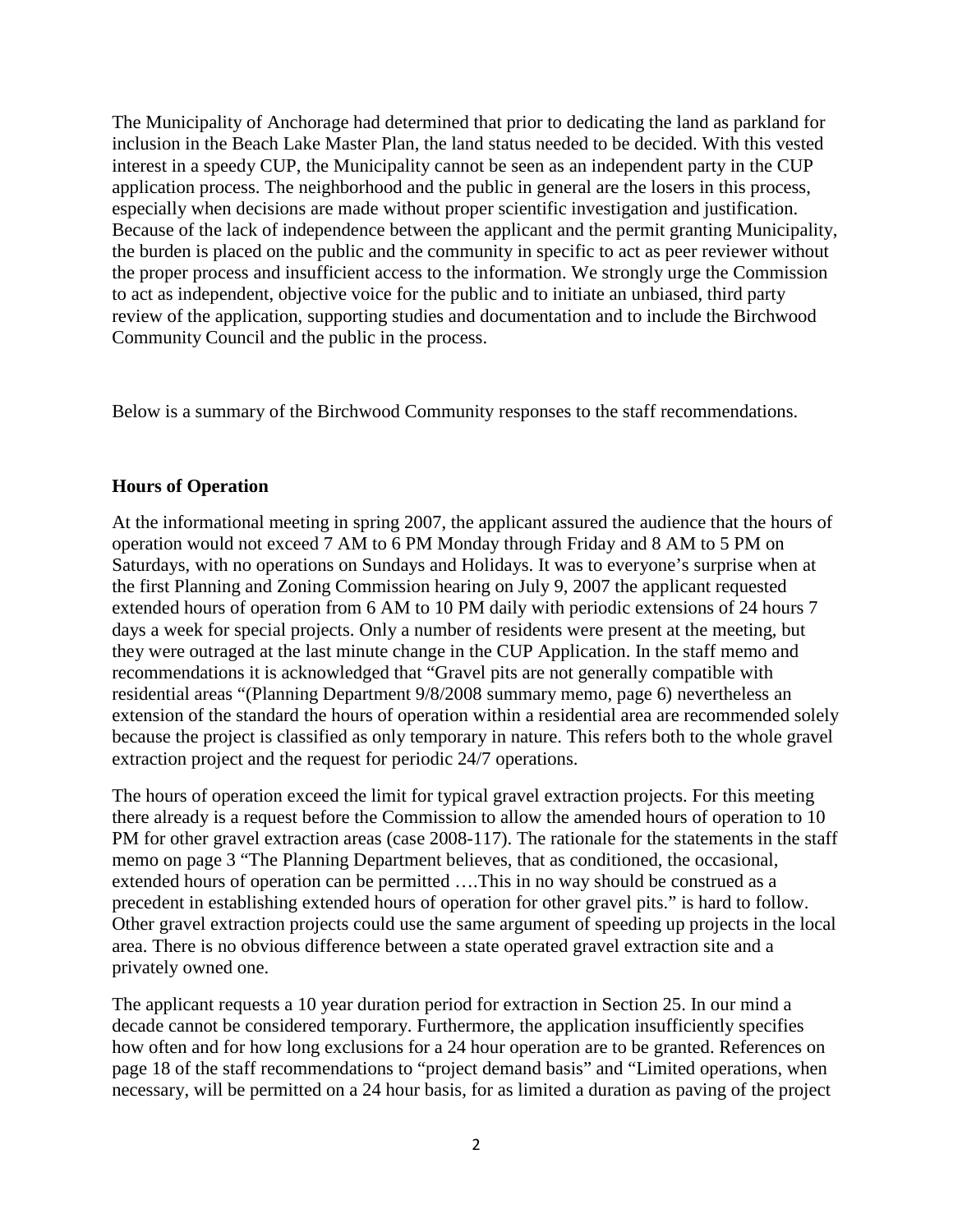demands" could not be more vague. Without a quantitative limit on the exemption, there is no recourse for a community, which is already inundated with noise, dust and traffic issues, especially close to Powder Ridge Subdivision. Even with restriction on allowable activities during the extended hours, a significant impact will be felt along the road corridor and the southeastern boundary of the gravel extraction area. A more detailed discussion of the air quality and noise impacts follows below.

We recommend to permit the applicant to operate only during the hours previously granted to other extraction sites within the area, i.e. limit the hours of operation to 7AM to 6 PM Mondays through Saturdays for all pit operations.

# **Air Quality**

On page 3 in the staff memo, the Planning staff states that a detailed air quality plan is required and was submitted. We disagree with this statement. The dust control plan submitted for the September meeting is written vaguely and does not address a number of the resident's concerns. The plan states that "The contractor has the authority to use water trucks at his discretion", but does not specify when, under what conditions and what actions need to be taken. No discussion of controls during "off-hours" is included. This area often experiences high winds and disturbed soils and gravels are easily entrained into the air. The applicant offers to provide a telephone number for complaints and submit 2 reports per year to the Municipality. Again, the plan does not spell out what actions need to be taken once a complaint is received other than that it needs to be reported. The plan does not leave the public any recourse other then the complaint process which should not the sole mechanism of controlling a permit or permit conditions. Steve Morris, the air quality manager for the Municipality, acknowledged in a discussion of the dust control plan that most actions were implied, rather than spelled out. He believed that the applicant understood the implications. Unfortunately the community does not share this trust.

We suggest a more detailed and specific dust control plan be required before a CUP is granted, to include clear and objective conditions to allow assessment of compliance by the public, the community councils, the municipality staff and other interested parties. Limit active gravel removal to a total of 5 acres at any one time to minimize the amount of surface area exposed and susceptible to erosion and windblown dust generation (see Best Management Practices for Quarry and Sand Pits, Regional Municipality of Waterloo- Water Service Division, Appendix A1)

# **Noise Impact**

Although the Planning Department acknowledges potential noise impact in residential areas close to the pit and transport route in the staff memo and recommendation, the mitigation strategies suggested do not target the main source. As mentioned in the staff memo, a noise study was conducted in May 2008, but the report is not included in the supporting documentation. Even though a copy of the report was requested, only some data sheets are made available through the staff notes. A detailed discussion of methodology, results, interpretation and conclusions is therefore not possible. Through the 'Freedom of Information Act' request for documents and correspondence regarding the gravel extraction site in the applicant's files, several documents were found supporting the neighborhood complaints about significant noise impact mainly due to truck traffic. In an email from J. Ruehle (DOT&PF) to R. Feller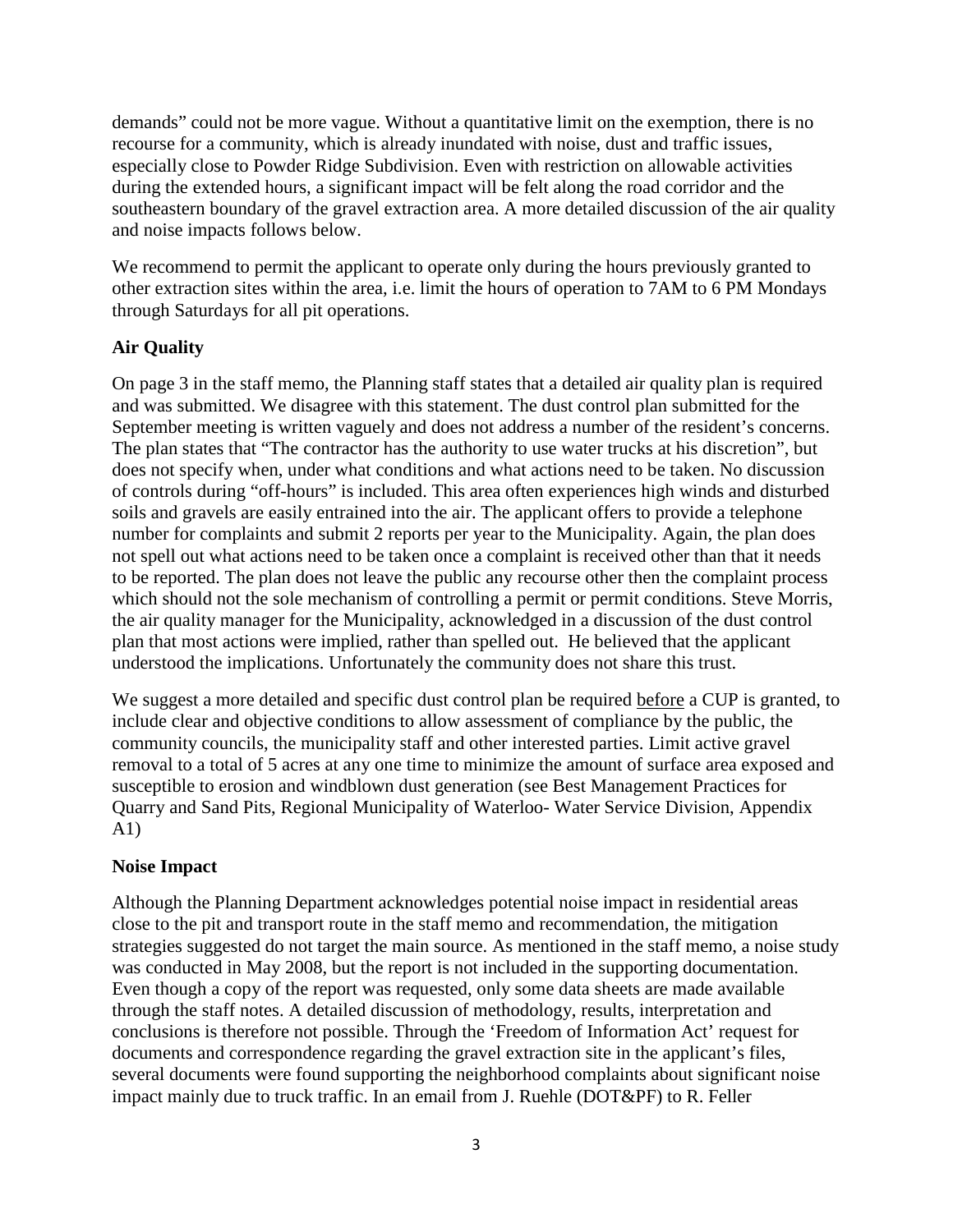(DOT&PF) on May 14, 2008 (see appendix B1) some noise measuring results were discussed. The noise specialist assumed 20 trucks per hour along Eklutna Drive at an average speed of 30 mph and predicted the noise level to be above 69dBA, which exceeds the municipality's daytime limit by a factor of 8. He estimates further that a reduction both in speed to 20 mph and in number of trucks to 10 an hour would bring the noise level to below 60 dBA, which would satisfy daytime limits, but still would exceed the nighttime limits of 50dBA.

A more detailed discussion of the 'Section 25 Gravel Pit Noise' is attached in Appendix B2. This document was part of the DOT&PF files made available to the public during the FOIA request. Unfortunately, the 'report' did not have a cover page, so authorship and date of origin are not available.

In this report the noise impact is divided into two categories, affecting homes along Hillcrest, Pioneer and Almdale Roads and affecting Powder Ridge Subdivision. While the report states that for the most part night time operations in the pit will not exceed noise level requirements for the night time, it does mention equipment noise which could be as loud as 68dBA. (An increase of 3 dBA equates to a doubling of the noise, i.e. if the night time limit is set to 50 dBA, an increase of 18 dBA means that the noise is 64 times louder than the limit). The measurements were taken in mid-May when leaves are helping to attenuate sound. Especially at night when the air is cooler and sound travels further, night time activities may show even more impact. As the report does not discuss the frequency and extent of this intermittent noise, it is hard to convince the public that it is acceptable nighttime background noise. For the Powder Ridge Subdivision on the other hand, the report clearly states that to meet night levels, the number of trucks would have to be limited to 5 trucks per hour. (Appendix B2, page 2, paragraph 2)

We recommend limiting hauling to 10 trucks per hour during the day time with a speed limit of 20 mph and not to permit any night time operations.

# **Traffic Issues**

The Planning Department 9/8/2008 memorandum and recommendations do not adequately address the serious traffic issues that will occur along Eklutna Drive North impacting the residents of Powder Ridge Subdivision. Already, the community is impacted by the truck traffic from the existing Eklutna Inc. owned gravel pit, both in terms of traffic and noise. At a Planning and Zoning Commission hearing (case 2007-040, application approved February 2007) for the Eklutna Inc. Gravel Extraction CUP application residents voiced their concerns about traffic and noise impacts. In condition 16 of the CUP the applicant is required to provide a transportation operations management plan to the Planning Department and Traffic Department staff. "No parking, idling, and no Jake braking (engine compression braking) operations are allowed on Eklunta Parkway…" The applicant, Eklutna Inc., gave their assurance that the residents would have recourse by calling appropriate officials. During informational walks through the Power Ridge Subdivision, we heard numerous complaints from residents objecting to trucks exceeding the speed limit, using Jake brakes and idling outside homes at 6am. Residents have called the police, the municipality and Eklutna Inc., but the problem persists.

Additionally, the intersections along Eklutna Drive North include the off and on ramps to and from the Glenn Highway. Truck drivers, who are often paid by the load, have been observed on numerous occasions to become impatient while waiting to exit the highway onto Eklutna Drive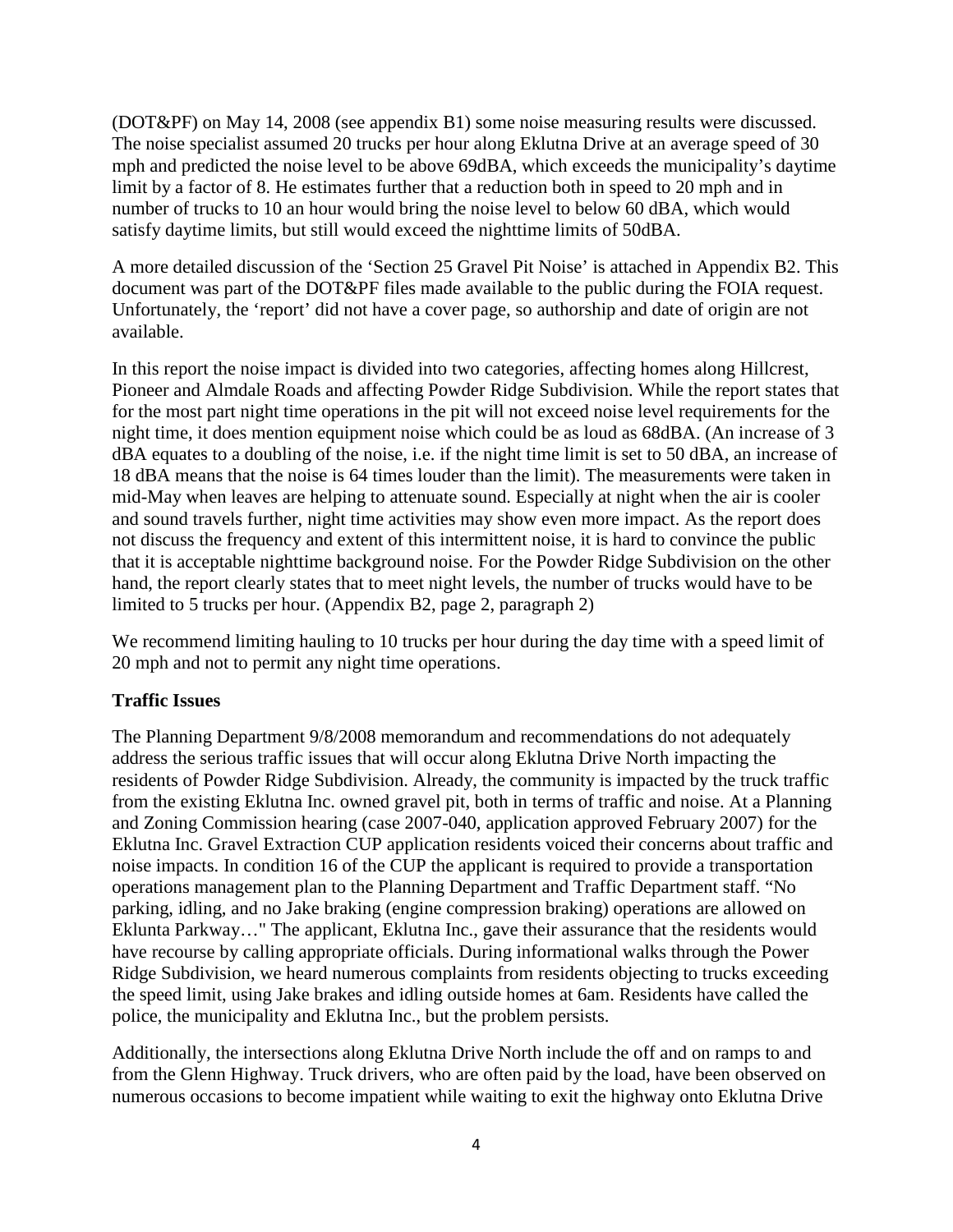North to access the gravel pit. Trucks have been frequently observed pulling out into traffic even though they may slow or stop traffic driving across the overpass into and out of Eagle River. With increased traffic from the Section 25 gravel extraction, waiting lines might grow longer and this frequent behavior will likely increase the risk of accidents.

We request that the additional truck traffic be limited to the numbers and hours stated already above: 10 trucks per hour during the day time with a speed limit of 20 mph. We additionally request that the Commissioners should request a traffic study be conducted and reported prior to CUP approval. The management objective resulting from the study is to investigate mitigation strategies for the increased truck traffic and safety concerns of all who live in the neighborhoods, and the many commuters using the Eagle River North overpass on a daily basis, both currently and increasingly in the future.

## **Discussion of Excavation Bottom to Water Table Separation Distance**

A two foot separation distance between excavation pit bottom and the seasonal high water table is not technically supported nor scientifically justified. The decision is administratively driven and disregards independent and unbiased comments and review by subject matter experts within the MOA, outside agencies and professionals. In this particular case, both the DOT&PF and the MOA are interested parties in the approval of a conditional use permit.

In the discussions and final approval of the joint extraction agreement between the MOA and DOT&PF, the MOA was not represented by technical experts (source: Anna Fairclough, a former assembly chair who was directly involved in negotiations, responding to questions at the Birchwood Community Council meeting, 9/26/2007). A two foot separation distance was agreed upon based on the amount of recoverable high quality gravel that could be extracted in a cost effective manner. Based primarily on the 1966 borehole data in the DOT&PF Engineering Geology and Soils Report, an expanded footprint of the proposed excavation would not be cost effective due to lower quality gravel along the outer margins.

The DOT&PF and the MOA have failed to locate a scientific rationale or best management practice that establishes a two foot separation distance. Instead the separation distance appears to be based on financial reasons. Jim Munter, a hydrogeologist consultant hired by the applicant, wrote in internally distributed notes that "Additional research regarding the 'sound science' behind the 2-ft buffer may be warranted….This has come up in a lot of other jurisdictions in Alaska and around the US" (see Appendix C1: Jim Munter's notes, "Checklist of open items for Response to Comments," number 17.). The MOA Planning Department makes a controversial statement that "a two foot separation allows time for filtration of rain, snowmelt, runoff from other properties, and potential fuel or oil leaks from the equipment" (Planning Department 9/8/2008 summary memo, pg. 5.). This assumption is based on a position by Mr. Munter. After documentation review and a conversation with Mr. Munter, an MOA Watershed Specialist, Scott Wheaton, stated that Mr. Munter "offers no substantive evidence that the site he references is sufficiently similar to this [Sec. 25] site for use in a valid comparison and no evidence that such rapid response is not due solely or predominantly to trapped air compressed beneath the recharge pulse." The MOA Watershed Management Services (WMS) calculations "suggest that infiltration times under undeveloped conditions are more prolonged, on the order of days to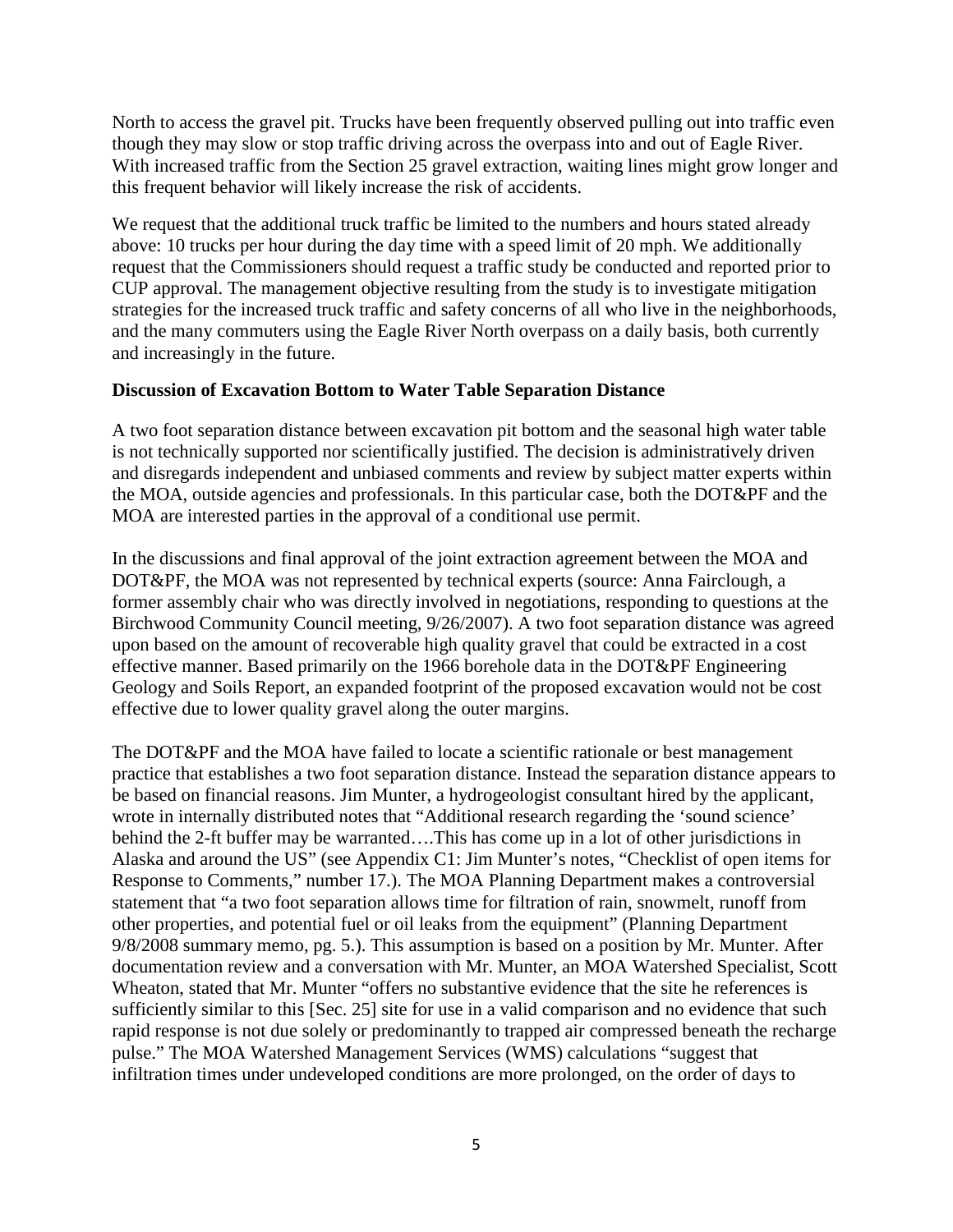several weeks, particularly for critical fall rains when recharge occurs as pulses." (Appendix C4: Birchwood Pit Revised Preliminary Watercourses Mapping, 2/19/2008, Page 5.)

There is a scientifically justifiable separation distance of 4 feet. The four foot separation between the bottom of an excavation and the seasonal high water table is based on the estimated percolation time for a 1 inch rain event. Four feet is determined to be the minimum thickness required to retard a contaminant release that reaches the bottom of the excavation and maximize the natural attenuation of the contaminant before it reaches groundwater. The MOA WMS also performed calculations using conservative 2-layer surface impoundment methods (e.g., see McWhorter D.B. and Nelson, J.D., 1978, Journal of Geotechnical Division, ASCE) and concluded infiltration rates were significantly slower with an increase in separation distance (Appendix C4: Birchwood Pit Revised Preliminary Watercourses Mapping, 2/19/2008, Page 5.).

There have been several expert opinions expressed on the recommended separation distances that are specific to this case. The applicant's hydrogeologist consultant, Mr. Munter, has stated that a two foot separation distance is adequate and the Planning Department has stated, "The gravelly nature of the soil indicates that increasing the separation to four feet will not provide significantly more filtration than the two foot separation" (Planning Department 9/8/2008 summary memo, pg. 5.). Two independent calculations contradict the Planning Department's infiltration assumption and Mr. Munter is professionally alone in his opinion. In fact, Mr. Munter has acknowledged that the water table should be expected to reach the surface of the pit or reclaimed land surface during the spring and fall (Appendix C1: Jim Munter's notes, "Checklist of open items for Response to Comments," number 11; also Letter to Dennis Linnell from Jim Munter, 8/22/2007).

The MOA, Department of Health and Human Services, On-Site Water and Wastewater recommended a greater separation distance than two feet in an email inquiry by the Planning Dept on this case (See Appendix C2). Specifically there was a recommendation of a four foot separation distance based on experience in seeing problems encountered with water contamination. In addition, there was concern that a two foot vertical separation distance could not be maintained by excavation equipment. Given their familiarity with heavy equipment, staff believed there is an increased risk that the water table would be inadvertently encountered. Further, a resident in the Sec. 25 area, who has many years professional experience in the gravel extraction and road construction field, has commented that there is a very high likelihood that excavation operations will penetrate the water table if a two foot separation distance is maintained.

Beside MOA On-Site Water and Wastewater, the MOA WMS Division has also stated that "Considering the flux of shallow groundwater concentrated along the outwash floodplain and the transmissivity of the sediments comprising it, a 2-foot vertical separation …is not likely to adequately protect existing hydrologic systems, including Fire Creek." The WMS went on to recommend a separation distance that "should not be less than 4 feet" (Appendix C3: Birchwood Pit Preliminary Watercourses Mapping, 1/11/2008, Page 4). The minimum separation distance was slightly revised by WMS to no less than 42 inches in a follow up memo (Appendix C4: Birchwood Pit Revised Preliminary Watercourses Mapping, 2/19/2008, Page 5).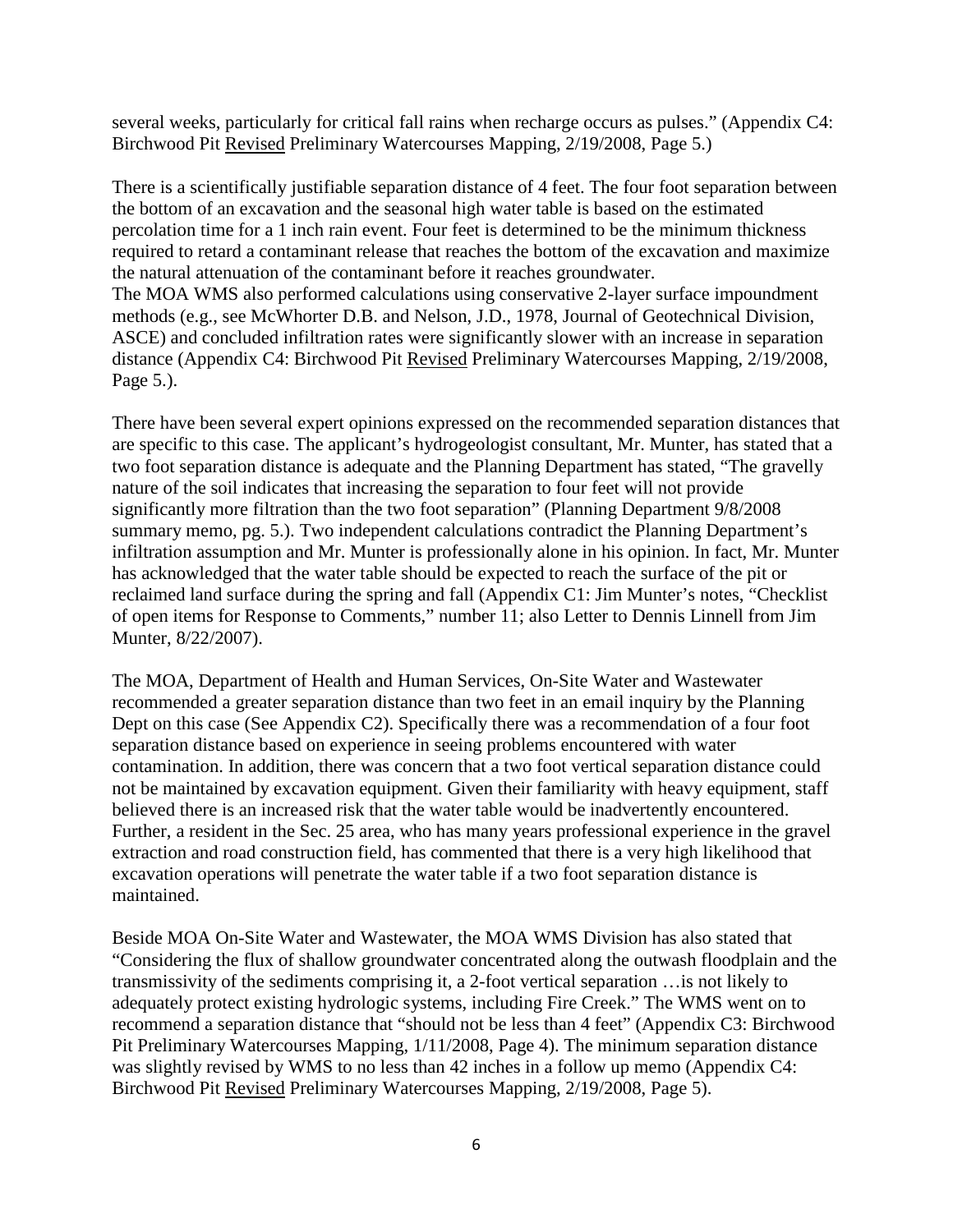Two professionals residing nearby the Sec 25 area have also reviewed the geology and hydrology data for the Birchwood Community Council. Elizabeth Shen, a hydrogeologist, and Alan Peck, a hydrologist, independently agreed that the two foot separation distance was inadequate. Mrs. Shen recommended a four foot minimum separation and Mr. Peck recommended a four to six foot separation distance for this project. These recommendations are derived from a need to be more conservative when there is a paucity of data on seasonal and historical water levels and insufficient ground water aquifer mapping. Minimizing the risk to the aquifer can be accomplished either by having a better handle on the science or by being more conservative.

The Department of Environmental Conservation, Drinking Water Protection Program also commented on the separation distance (Appendix C5: letter dated Sept. 7, 2007 to Al Barrett, Senior Planner, Planning Department). It was recommended to "maintain a vertical separation distance between the maximum water table level of the upper unconfined aquifer and proposed excavation activities of a minimum of 5 feet. This is greater than the 2-foot vertical separation distance that is currently proposed. However, is consistent with that used in other areas."

Neighboring boroughs to the Municipality of Anchorage address the vertical separation distance through ordinances. The Matanuska-Susitna Borough passed ordinance 08-017 on April 17, 2008 (see Appendix C6). The ordinance requires a four-foot separation between the bottom of a gravel pit and the top of the seasonal high water table. The Borough Planning Department and administration recommended that the assembly adopt the ordinance and they agreed. The ordinance was initially passed for a six month period. In conversation with Borough Planning Department staff and an assembly member in June 2008, there is expectation to make the ordinance permanent without modification in October 2008.

The Kenai Peninsula Borough ordinance 2006-01 substitutes Chapter 21.26 with Chapter 21.29 and was passed to address the regulation in material extraction sites that stemmed from resident and commercial conflicts in the Anchor Point area. The ordinance reads "all counter permits shall be issued with a condition which requires that a four-foot vertical separation from the seasonal high water table is maintained." An exception to the separation distance is made for conditional use permits that are subject to scrutiny through the public hearing requirements and are approved by the planning commission. This ordinance exception does not set a standard or establish a best management practice, but allows an opportunity to review a project on an individual basis that allows for technical review.

#### **Site Contamination Risk**

Removing contaminants from ground water is difficult and much more expensive than preventing contamination in the first place. Corrective action will likely require following a legal path, supported by technical consultants. Such costs will be borne by the MOA and are likely to be high. Another challenge is that there could also be great differences of opinion between DOT&PF's contactor/operator, MOA, and other affected parties on what constitutes a suitable or acceptable replacement or repair of the damaged water resource. Sand and gravel aquifers are highly permeable since water moves rapidly both vertically and horizontally and these aquifers are extremely susceptible to contamination. Activities within an extraction site which may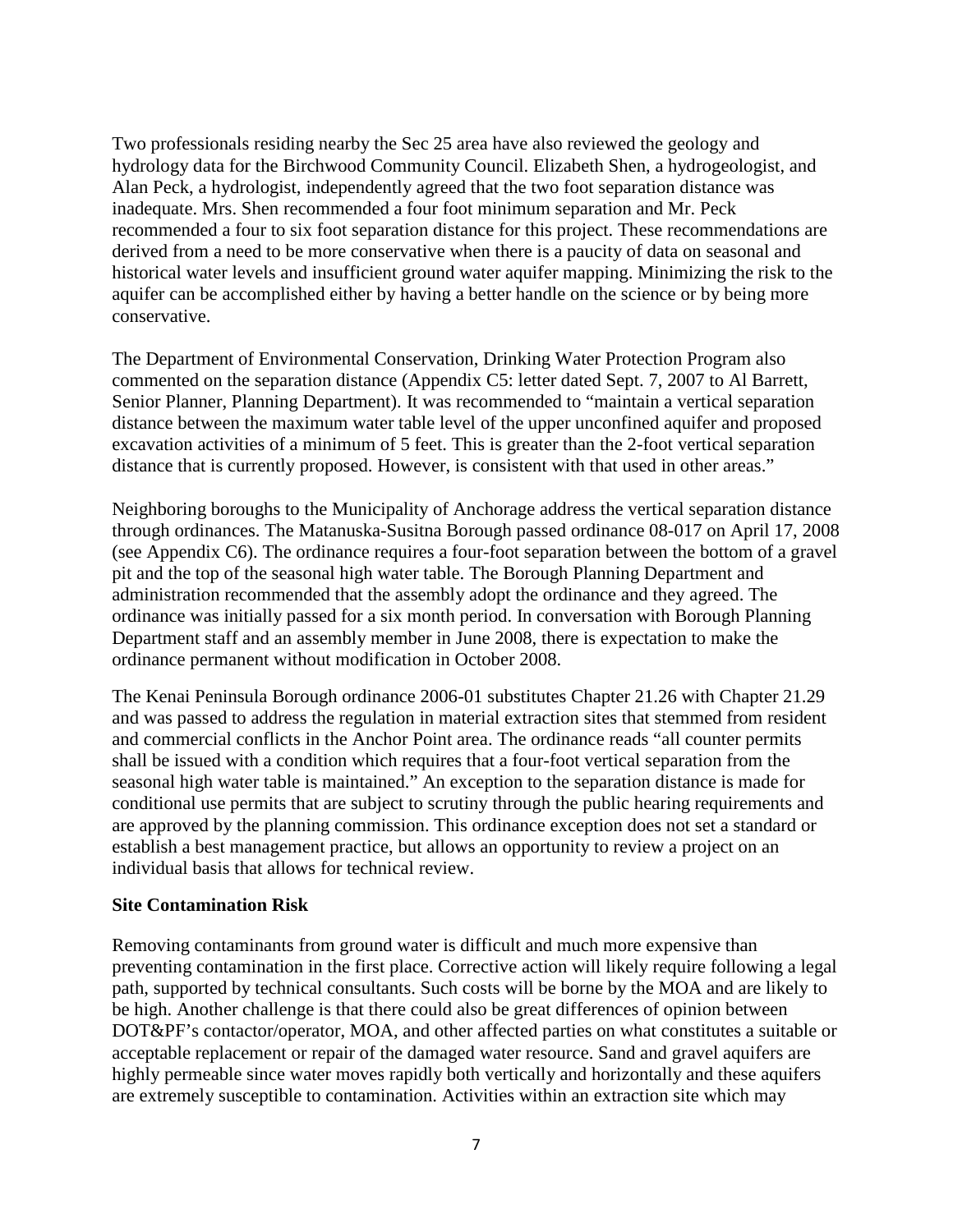introduce potential risks to water include asphalt batch plants, on-site storage of fuel, staging areas, stormwater collection and infiltration areas, wash plant, and rock crushers which use water that may wash pollutants into the groundwater. With a two foot vertical separation, there is an elevated risk that surface contaminants will migrate into the groundwater. Scott Wheaton, Watershed Specialist, detailed contaminate concerns in the January 11, 2008 WMS "Birchwood Pit Preliminary Watercourses Mapping" document (Appendix C3: Conclusion and Recommendation number 3, page 4). He wrote that,

"Potential for contamination of the shallow ground water system will be further exacerbated by proposed development activities – gravel extraction and processing. These activities will certainly include trafficking of the pit surface by heavy equipment and support vehicles, and most likely the screening, crushing, and washing of raw pit materials. Fugitive leaks, spills and process waters and wastes will be subject to leaching and mobilization with precipitation and runoff. Rate and degree of mobilization of these wastes into shallow ground water system will be increased by a too-thin gravel cover."

Mr. Munter, consultant hydrogeologist, also recognized that contaminants were an issue when he addressed specific concern with batch plant operations (Appendix C1:Jim Munter's notes, "Checklist of open items for Response to Comments," number 14).

Risk can be reduced somewhat through preventive measures, however the potential remains from normal operations that contaminants will enter the shallow ground water system , reemerge as surface water along the railroad ditch and accelerate toward Fire Creek located 500 ft from the excavation area boundary.

Proper reclamation is critical in maintaining aquifer quality after gravel extraction operations end and land is converted to other uses. Mr. Wheaton raised concerns related to restoration, development, and maintenance for other land uses, including playing field or park applications (Appendix C4: Birchwood Pit Revised Preliminary Watercourses Mapping, 2/19/2008, Page 5- 6). Among his points on this topic, he stated, "A too-shallow post-development ground water table…represents a significantly increased sensitivity to water quality impact and increased costs or reduced opportunities for post-excavation landuse restoration and use." Mr. Munter also commented that "the aquifer will be somewhat more vulnerable to contamination from potential sources of contamination associated with future land uses" (Letter to Dennis Linnell, 5/7/2008, page 3).

Restoration and landscaping is not consistent with the final use of property as park since the Beach Lake Master Plan has not been updated to consider possible uses. The proposed CUP will limit options available to Beach Lake Park through reclamation that pre-determine possible land use. Even in the most passive state as a grassed playing field, fertilizers, herbicides, pesticides, and unintended miscellaneous spills such as hydrocarbons, could contaminate the water resource and migrate into Fire Creek. Generalized comparisons to other play fields in Anchorage concerning the topic of water quality degradation should be carefully evaluated and restricted, due to the specific physical factors of this site and a lack of hydrogeologic data for this site and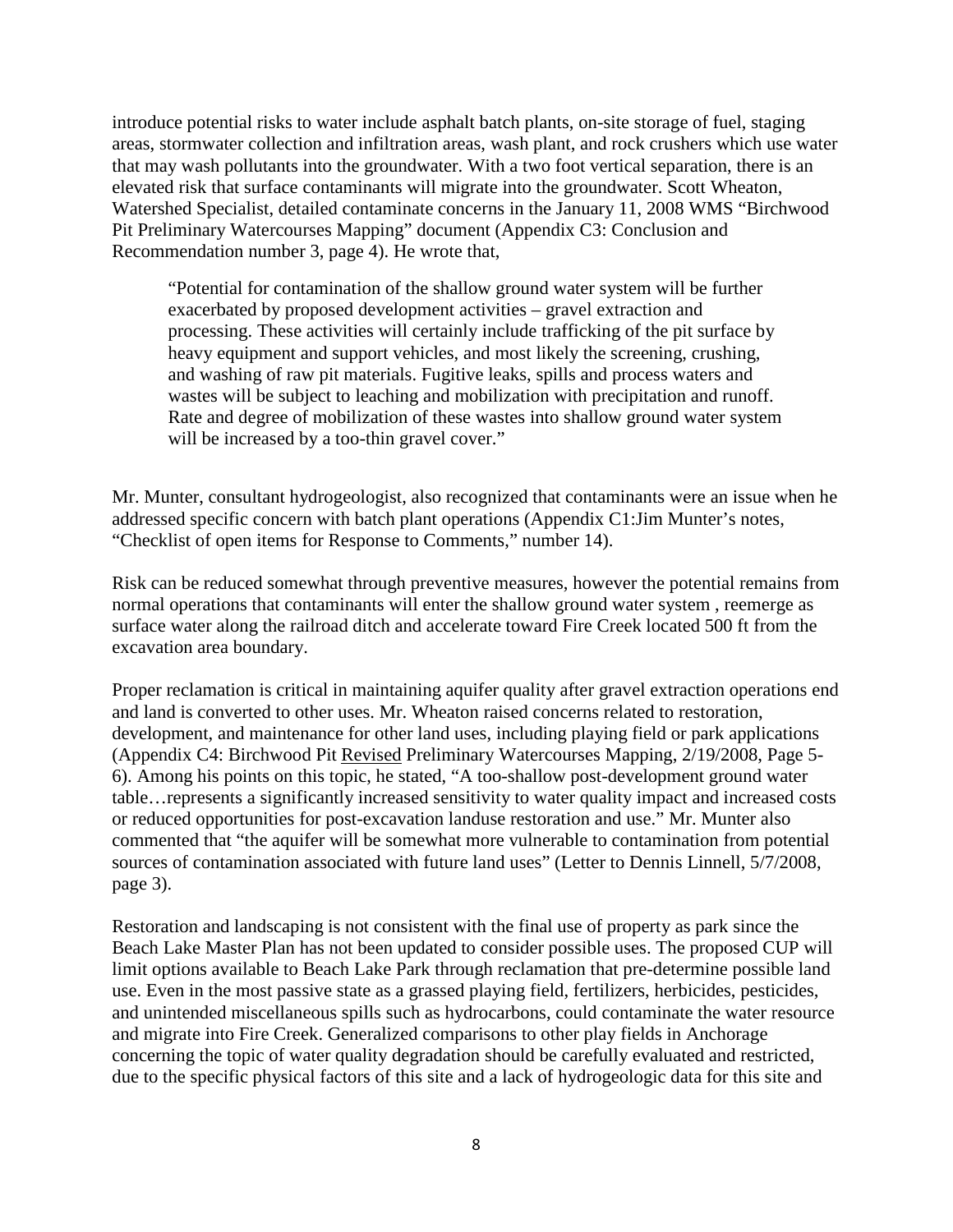other municipal playfields. It is not unreasonable to expect a more detailed reclamation plan and post pit water monitoring that will occur over several years after excavation ends.

The MOA Conditional Use Standard B.4 has not been met. This standard requires a finding that "The restoration plan for the site assures that after extraction operations cease, the site will be left in a safe, stable and aesthetically acceptable condition."

#### **Groundwater Flow**

An aquifer test is commonly used to map a confined aquifer. The test is conducted by pumping water from one well at a steady rate and for at least one day, while carefully measuring the water levels in the monitoring wells. When water is pumped from the pumping well, the pressure in the aquifer that feeds that well declines. An aquifer test has not been performed near the proposed Sec 25 excavation site.

Conclusions in Jim Munter's hydrogeologic assessment were drawn from meager data resources and some available relevant data were not used. The community has knowledge of publicly available well data near the Sec. 25 area that was not used in the hydrogeologic report. Mr. Munter commented on the lack of data (Appendix C1: Jim Munter's notes, "Checklist of open items for Response to Comments," number 8). He said,

"Recommend HDL recheck whether MOA on-site records were searched for well logs. This is a time-consuming lot-by-lot search. If any are found, we could probably just enter them into the record, evaluate them, and say that they were evaluated and do not change the prior assessment. My May 7 report was vague on this topic and it should be clarified (my fuzzy recollection is that only WELTS was searched, and that is why I left it vague, but I could be wrong)."

Mr. Munter and the applicant earlier recognized that less than adequate resources were available in which to make conclusions ("We concur, the data is sparse…." Letter to Dennis Linnell from Jim Munter, 8/22/2007).

The MOA Conditional Use Standard B.2 has not been met. Given scarce ground water data available, insufficient aquifer mapping, and a recognized likelihood of encountering the water table, there is a finding of unacceptable risk of hazard to public health, safety, and welfare and therefore is not in the public interest and should not be allowed. The following example illustrates one scenario of unintended changes to ground water flow dynamics resulting from the extraction process in a perched alluvial aquifer.

The known "abandoned channel aquifer" of concern and risk in the excavation area (Section 25) is the unconfined water within the alluvium substrate. Scott Wheaton concluded that the shallow ground water of the aquifer is perched upon underlying, less permeable tills (Appendix C3: Birchwood Pit Preliminary Watercourses Mapping, 1/11/2008, Conclusions and Recommendation, page 3).

An Alaska Department of Natural Resources report addressed a groundwater disturbance of a shallow perched alluvial aquifer (See Appendix C7: Technical Review of the September 1999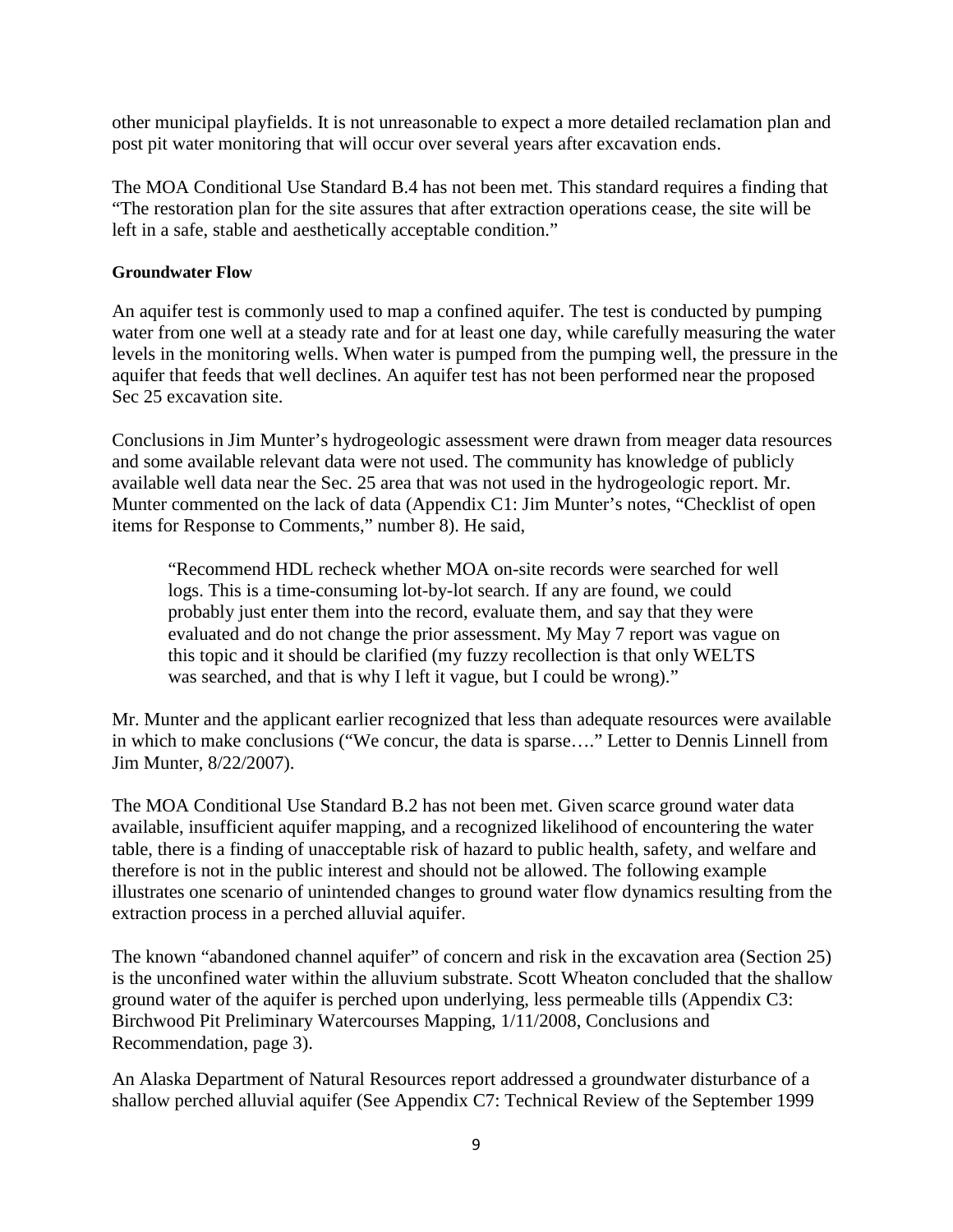Groundwater Disturbance Near Ester, Alaska. Jim Vohden. DNR/DMLW, 13 March 2000). The report reviewed the affects on the aquifer when the water table was penetrated by material excavation down gradient of private drinking water wells in a nearby residential subdivision. There were sharp declines in water levels and degradation of water quality in upgradient domestic wells following the interception of groundwater. The excavation pit filled due to a flow rate of 500 gallons per minute and has permanently exposed the aquifer to quality related risk. In this instance, the case went to court. The company, Yellow Eagle, went bankrupt, government agencies were left to mitigate the aquifer damage at public expense, and private well owners were left to deepen wells, install holding water tanks, or haul water at their expense.

#### **Water Protection for Private Wells**

The various programs in the Alaska Department of Environmental Conservation (DEC) dealing with water related issues do not have jurisdiction over private water wells. However, the DEC Division of Environmental Health has responded with comments regarding this project. The only protection for private water wells is through a process of granting water rights by the Alaska Department of Natural Resources (DNR). A public request for the DOT&PF to identify water rights within and to 0.5 mile outside the aquifer boundaries underlying the proposed excavation site was made to the P&Z Commission at the July 16, 2007 hearing. In a letter dated August 22, 2007 to Mr. Dennis Linnell, Jim Munter responded to this request by writing, "Water rights do not need to be specifically identified…. As a protective measure, all wells are protected by a public interest water rights doctrine that has been invoked in the past in urban areas by the Alaska Department of Natural Resources." A legal specialist in federal and Alaska water rights, Warren Keogh was contacted to confirm Mr. Munter's statement. Mr. Keogh was unaware of any such blanket protections or legal doctrine. Also contacted was Gary Prokosch, Chief of the DNR Water Resources Program which grants and manages all state surface and ground water rights. Mr. Prokosch said that a "public interest water rights doctrine" does not exist in Alaska and that the only legal protection of ground water use from a private well is by the granting of a water right through the DNR Water Resources Program. Thus there are no federal, state, or local agencies that will provide protections to a ground water source used by a private well owner. The recourse for that private well owner is to take on the burden of proof to show damages and follow an expensive legal course against a defendant that is usually better financed.

#### **Water Related Recommendations**

To minimize risk to the aquifer below the gravel extraction area, the Birchwood Community Council recommends that the Commission require a minimum separation distance between the seasonal high water table and the gravel pit bottom to be no less than 4 feet. In addition, more detailed aquifer mapping and data collection of seasonal and historical water levels should be conducted and a third party should be involved in the review of the data to ensure an unbiased, independent review.

#### **Additional Development in the Area**

The surface waters of Fire Creek and area drainage ways, along with groundwater aquifers and subsurface flows, are not well understood. Cumulative development projects are occurring in the Fire Creek drainage, which on the west side of the Glenn Highway include: the Eklutna Inc. gravel operations to the south side of the Fire Creek watershed, the proposed Section 25 natural